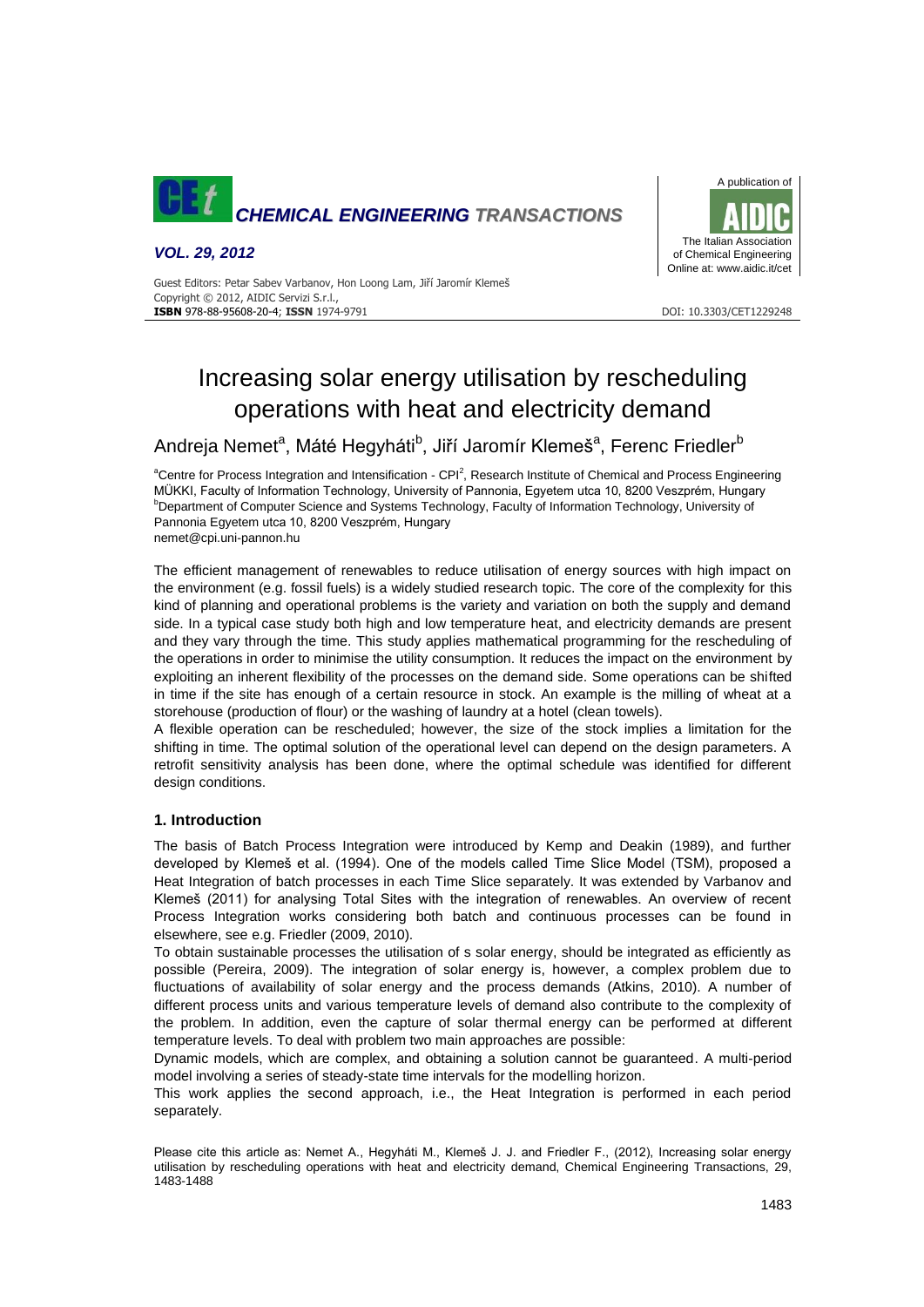This work integrates as high amount of solar thermal energy to processes as possible with varying demand. For this purpose an MILP model has been developed to minimise the fossil fuel consumption and electricity usage by rescheduling the process demands. This will simultaneously increase the amount integrated solar thermal energy.

## **2. Methodology**

The processes' utility system has significant impact on the process sustainability. The hierarchy, which seems appropriate to cover heat demand in the descending order (Perry et al, 2008; Varbanov and Klemeš, 2011)

- i. Maximise the heat recovery by applying the Heat Integration methods (Klemeš et al, 2010)
- ii. Maximise the integration of renewable energy sources having usually less impact on the environment and
- iii. As a last option use utilities, with constant availability in time. They are usually produced by fossil fuels and having generally a higher impact on environment.

The major focus is on point (ii) of this hierarchy, i.e., the integration of solar energy. The aim is to minimise the fossil fuel consumption, which is achieved by more efficient integration of solar thermal energy. The advantages of utilising solar thermal energy as soon as possible are twofold (IEA, 2007):

- i. Increased amount of the integrated solar thermal heat and
- ii. The storage capacity can be reduced, when utilising the same amount of heat.

A utility with constant availability should be used as a backup (e.g., fossil fuel, gas, biomass). The scheme of the system is presented in Figure 1. It consists of a solar collector from where the heat is transferred to the storage. The water from this storage can be used for the washing of towels and plates, where additional heating with electricity may be required. The water of the storage tank can also be pumped to the boiler, where the water is kept on a constant temperature by using gas if needed. The water in the boiler is used for fixed demands, e.g. showering. Both storages can be filled with tap water, when needed.



*Figure 1: Scheme of the process system*

#### **The mathematical programming model**

A mathematical programming based formulation has been developed to find the optimal schedule of the shiftable processes, The model is based on a discrete time representation, where the time horizon is divided into uniform length time slices, denoted by  $TS=f(1,2...,n_{TS})$ , where  $n_{TS}$  is the number of considered intervals. This set is indexed by *t*, and the length of each time slice is *t TS* .

The fix demands are given in set *FD*, each  $d \in FD$  corresponds to exactly one time slice, and defines an amount of water, that is taken from the boiler.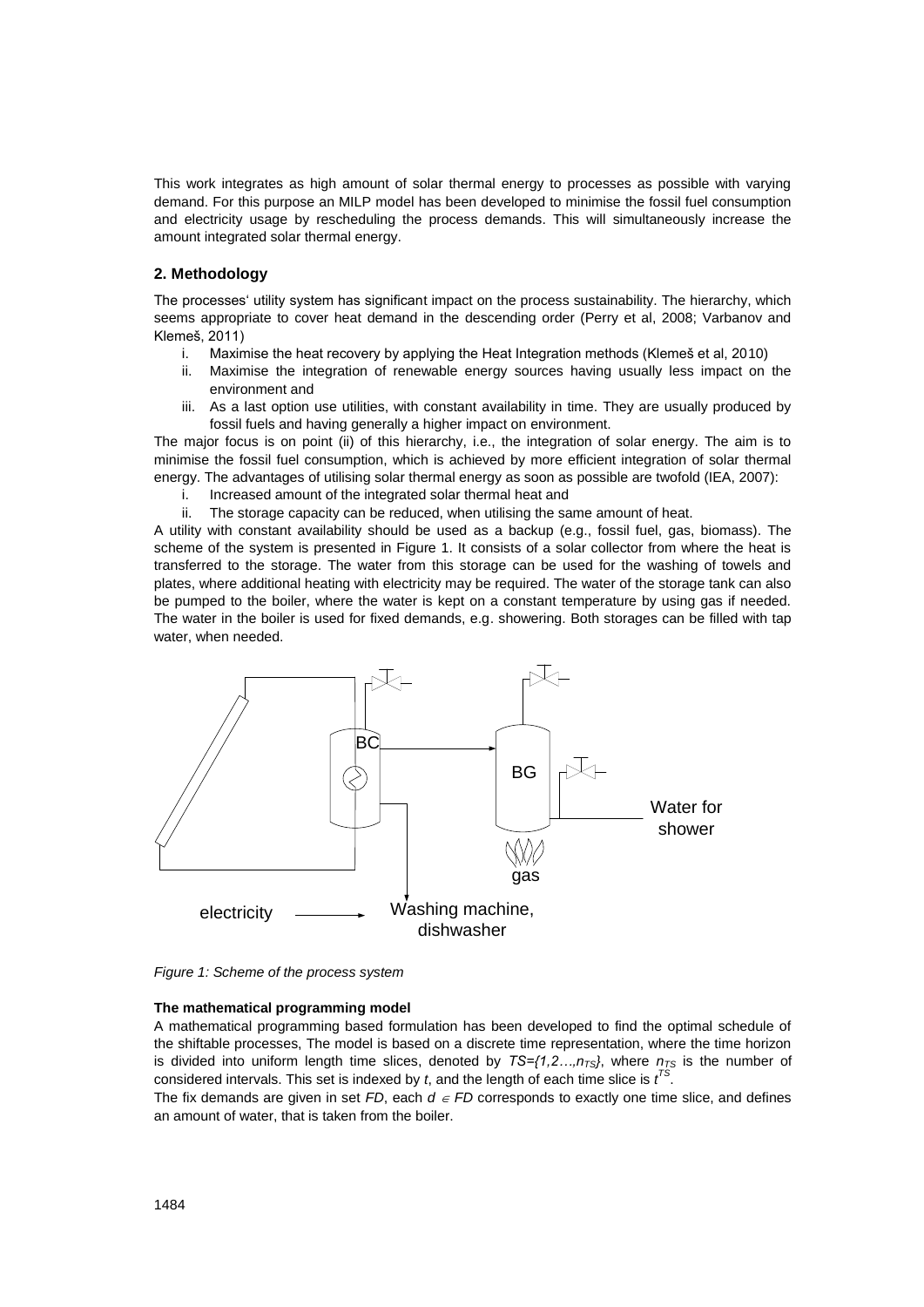Demand types that can be shifted are given in set *VD*. Note that this is not the set of demands, only the set of different type of items, e.g., towels, plates. It is assumed, that there is a stock of each type  $d \in$ *VD*, denoted by *stock*<sup>*VD*</sup> *.* An item can be in three different states: *unused*, when it is clean, and ready to be given to the customers, if it is needed; *inuse*, when it is at the customer being used; and *used*, when it is returned from the customer, but still not ready to give it to another one. To each of these states, a continuous variable is assigned at each Time Slice (TS). The demands for this type of items are given by two set of parameters:  $\mathit{need}_{d,t}^{VD}$  and  $\mathit{return}_{d,t}^{VD}$ , that represents the need for unused items at the beginning of TS *t*, and the amount of returned items at the end of the TSs. Simple mass balance constraints can express the connection between the aforementioned variables and parameters, however, a restoring/cleaning operation can be performed at any (TS), and as such, the *used* items can be converted into *unused* ones. Eqs.1-6 describes the mass balances and the effect of this operation:

$$
unused_{d,t+1}^{VD} \le unused_{d,t}^{VD} - need_{d,t}^{VD} + rec_{d,t}^{VD}
$$
\n
$$
(1)
$$

$$
unused_{d,t+1}^{VD} \leq unused_{d,t}^{VD} - need_{d,t}^{VD} + rec_{d,t}^{VD}
$$
  
\n
$$
inuse_{d,t+1}^{VD} = inuse_{d,t}^{VD} + need_{d,t}^{VD} - return_{d,t}^{VD}
$$
\n(2)

$$
inuse_{d,t+1}^{VD} = inuse_{d,t}^{VD} + need_{d,t}^{VD} - return_{d,t}^{VD}
$$
  
\n
$$
unused_{d,t}^{VD} + inuse_{d,t}^{VD} + used_{d,t}^{VD} = stock_d^{VD}
$$
\n(3)

$$
rec_{d,t}^{\text{VD}} \leq clean_{d,t}^{\text{VD}} \cdot m_d^{\text{VD}} \tag{4}
$$

$$
rec_{d,t}^{\text{VD}} \le used_{d,t}^{\text{VD}} \tag{5}
$$

$$
unused_{d,t}^{\text{VD}} \leq need_{d,t}^{\text{VD}} \tag{6}
$$

where  $rec_{d,t}^{\nu D}$  is the amount of restored items, and binary variable  $clean_{d,t}^{\nu D}$  denotes, whether a cleaning operation takes place at TS *t* for demand type *d*. Parameter  $m_d^{\nu_D}$  denotes the capacity of the dishwasher, or washing machine, etc.

Another set of mass balance constraints describe the water exchanges at the beginning of each TS:  
\n
$$
m_t^{BC-BG} + m_t^{TW-BG} = \sum_{d \in FD, t_d^{FD}=t} m_d^{FD}
$$
\n(7)

$$
m_i^{TW-BG} \ge \sum_{d \in FD, t_d^{FD}=t} m_d^{FD} \tag{8}
$$

$$
m^{VD} \cdot clean_{d,t}^{VD} = m_{t,d}^{BC-VD} + m_{t,d}^{TW-VD}
$$
\n(9)

$$
m_i^{TW-BC} = m_i^{BC-BG} + \sum_{d \in \text{VD}} m_{i,d}^{BC-VD} \tag{10}
$$

demand is fulfilled by burning  $\,m_t^{\scriptscriptstyle BG}\,$  kg of natural gas:

After the fix demands are satisfied, the boiler has to be heated up to its goal temperature. This energy demand is fulfilled by burning 
$$
m_t^{BG}
$$
 kg of natural gas:  
\n
$$
m_t^{BG} \cdot \eta^{GC} \cdot L^G \ge \left[ (T^{BG} - T_t^{BC}) \cdot m_t^{BC-BG} + (T^{BG} - T^{TW}) \cdot m_t^{TW-BG} \right] \cdot c^W
$$
\n(11)

using electrical energy.

In a similar fashion, if a cleaning operation takes place at TS *t*, the water needs to be heated up by using electrical energy.  
\n
$$
W_{t,d}^{VD} \cdot \eta_d^E \ge \left[ (T_d^{VD} - T_t^{BC}) \cdot m_{t,d}^{BC-VD} + (T_d^{VD} - T_{t}^{TW}) \cdot m_{t,d}^{TW-VD} \right] \cdot c^W
$$
\n(12)

The temperature of the water in the storage at the beginning of each TS is denoted by  $T_t^{\scriptscriptstyle BC}$ . After some of the water is removed to be used at cleaning operations or filling the boiler, the rest of the storage is filled with tap water. The temperature after this exchange is  $T'^{,BC}_t$  can be calculated by Eq. 13: the water is removed to be used at cleaning operations or filling the boiler, the rest of the<br>
s filled with tap water. The temperature after this exchange is  $T_t^{r,BC}$  can be calculated by Eq.<br>  $\left[ (m^{BC} - (m_t^{BC-BG} + \sum_{d \in V$ 

13:

\n
$$
T_t^{r, BC} = \frac{\left[ \left( m^{BC} - \left( m_t^{BC-EG} + \sum_{d \in VD} m_d^{BC-VD} \right) \right] \cdot T_t^{BC} \right] \cdot T_t^{BC}}{m^{BC}} + \frac{\left[ \left( m^{BC} - \left( m_t^{BC-BG} + \sum_{d \in VD} m_d^{BC-VD} \right) \right] \cdot T^{TW}}{m^{BC}} \right] \cdot T_t^{TC}}{m^{BC}} \tag{13}
$$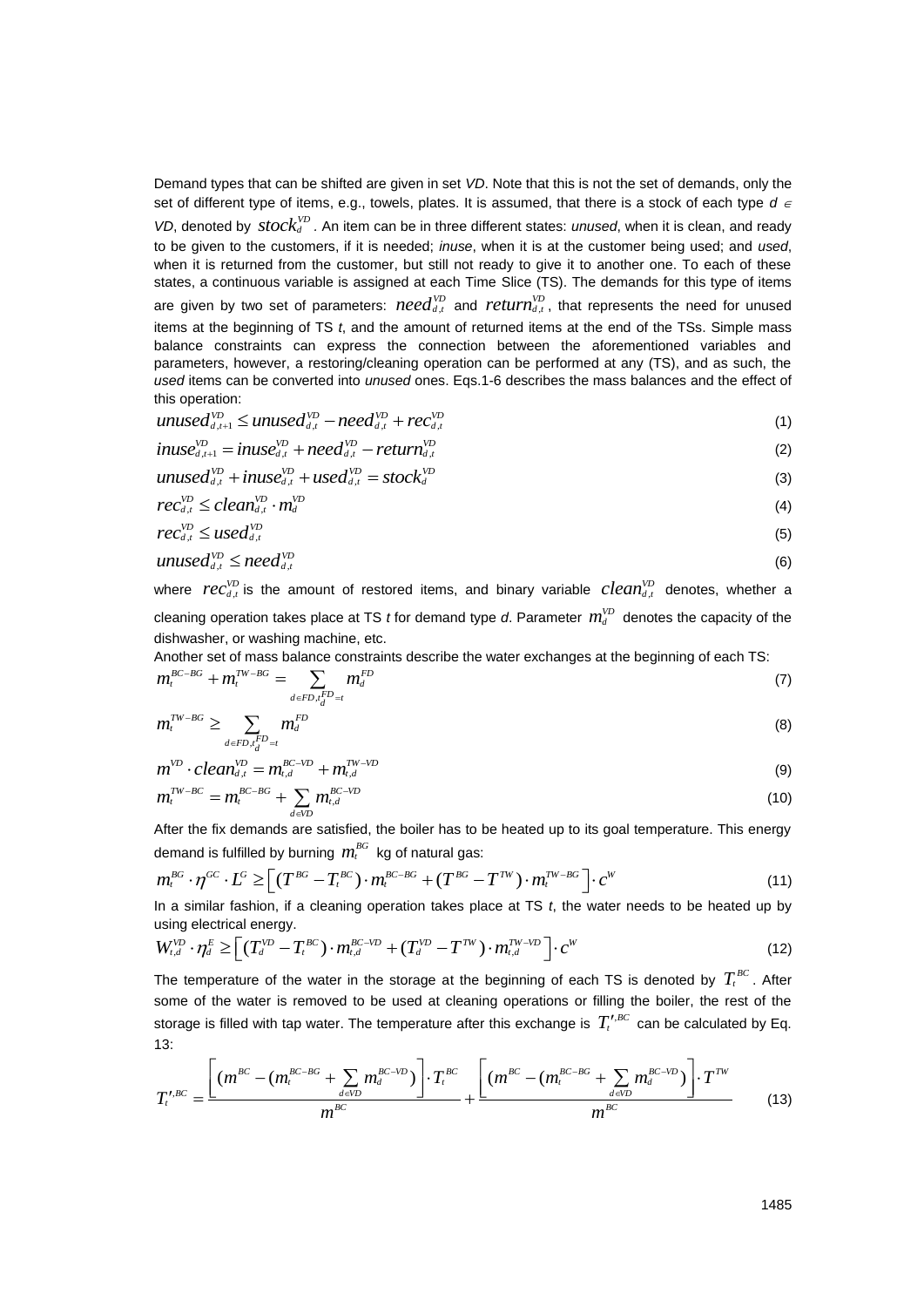As this equation includes nonlinear terms, either an MINLP solver, or a discretisation for the temperature of the water in the storage can be considered. We applied the latter approach with flexible discretisation accuracy.

In the rest of the TS this water is heated up by the solar collector. The following equation expresses the captured heat:

capifferential heat.  
\n
$$
Q_t^c = (T_{t+1}^{BC} - T_t^{t,BC}) \cdot m^C \cdot c^W
$$
\n(14)

The amount of captured heat,  $Q_i^C$  depends on the solar irradiation,  $G$ , area of the solar collectors,  $A$ 

and their efficiency,  $\eta_t^c$  (Atkins, 2010)

$$
Q_t^c = G \cdot A \cdot \eta_t^c \tag{15}
$$

The efficiency of the solar collector is a continuous variable, that depends on the optical efficiency of the collector,  $\eta^{\circ}$  , the ambient temperature,  $T_{\iota}^A$  , the difference between the inlet and outlet temperature

of the water and the solar collector thermal loss coefficients,  $a^{C1}$  and  $a^{C2}$ .<br> $a^{C2} = a^{C,OUT} - T^{C,N}$ 

the collector, 
$$
\eta^{\circ}
$$
, the ambient temperature,  $T_t^A$ , the difference between the inlet and outlet temperature  
of the water and the solar collector thermal loss coefficients,  $a^{C1}$  and  $a^{C2}$ .  

$$
\eta_t^c = \eta^{\circ} - \frac{a^{C1} \cdot (\frac{T_t^{C,OUT} - T_t^{C,IN}}{2} - T_t^A) + a^{C2} \cdot (\frac{T_t^{C,OUT} - T_t^{C,IN}}{2} - T_t^A)^2}{G}
$$
(16)

Inlet and outlet temperatures are aggregated values for the time slice based on  $T_t^{t,BC}$ , and  $T_{t+1}^{BC}$ . Since the coefficient *a C2* is negligible compared to *a C1*, the quadratic part of the formula is omitted to maintain linearity.

# **3. Illustrative Case study**

A hotel with towel and dish washing processes and hot water demand, for showering is used as an illustrative case study. The washing processes are considered as shiftable processes in time. These processes can be postponed, at the expense of higher number of items, until there are enough clean / unused items.



*Figure 2: a) Requirement and return rates for plates Plate b) Requirement and return rates for towels c) Hot water requirement* 

The showering process is a fixed demand, as the guests of the hotels cannot be ordered to take a shower following certain schedule. The differences between the daily cost are shown in Figure 3 for the following four scenarios:

(i) No solar thermal energy is integrated to process, only tap water is used to fill the boiler and the washing machines.

(ii) Heuristic approach, where a cleaning operation is performed immediately, if the washing machine can be completely filled.

(iii) Optimal scheduling with the available plates and towels.

(iv) Optimal scheduling in a retrofit case with increased amount of items.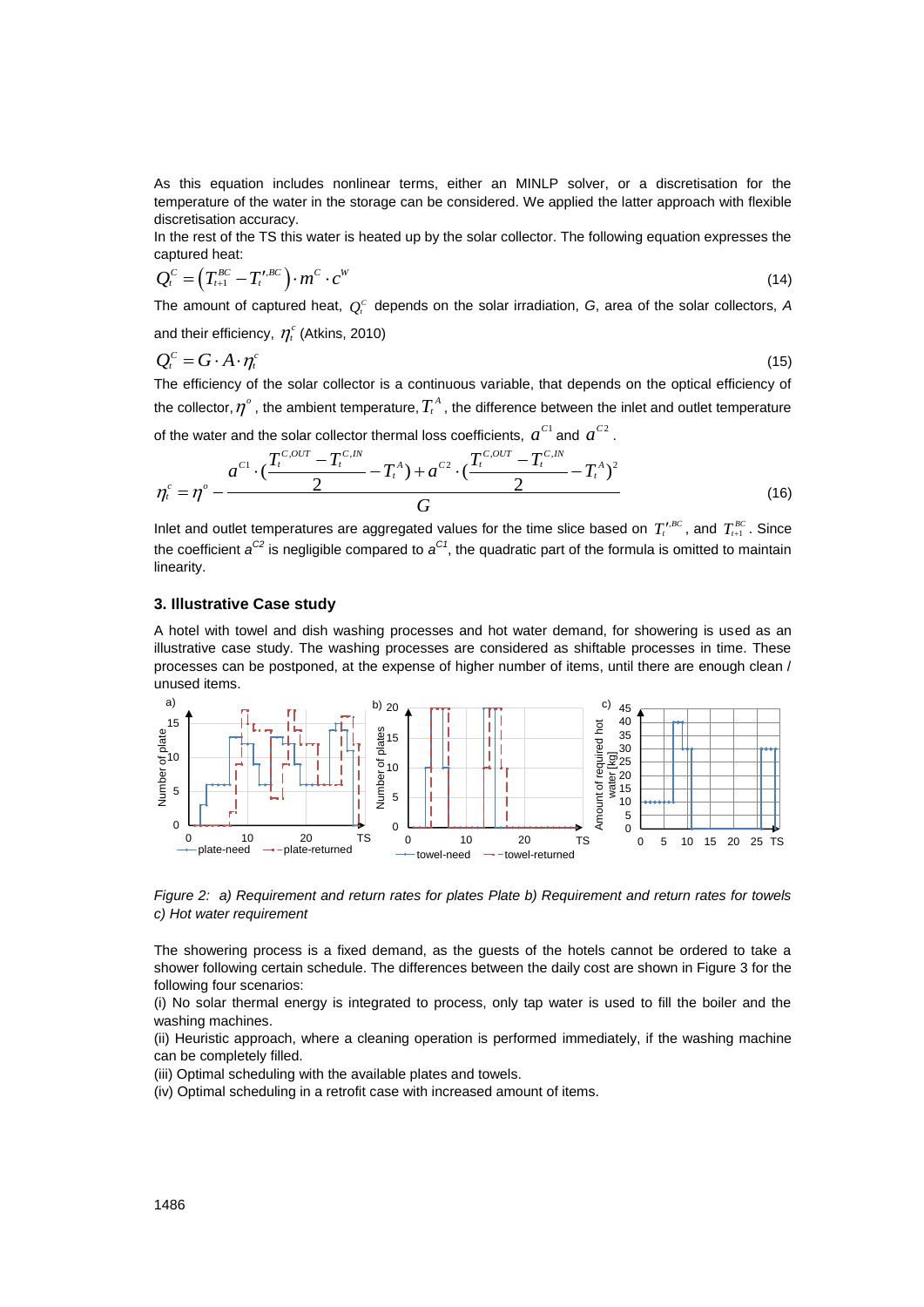

The maximal amount of *used* items at the end of time horizon is limited to be lower capacity of the washing machines for each scenario for a fair comparison.

*Figure 3: daily cost of different scenarios*

A sensitivity analysis is performed by increasing number of each item in order to evaluate the influence of the number of plates and towels The best solution is obtained when the number of towels is increased by 50 (Figure 4, arrow). Additional increasing of the stocks is not beneficial as the improvement on the solution is very minor. Even in the case when 250 plates and 200 towels are available there is no significant gain in comparison when 100 plates and 150 towels are available, the improvement remains below 3%.



*Figure 4: Influence of the number of items on the solution*

# **4. Conclusions**

The minimisation of utility consumption by re-scheduling some movable processes with heat demand is presented. In the illustrative case study the decrease of the utility consumption can be up to 47%,